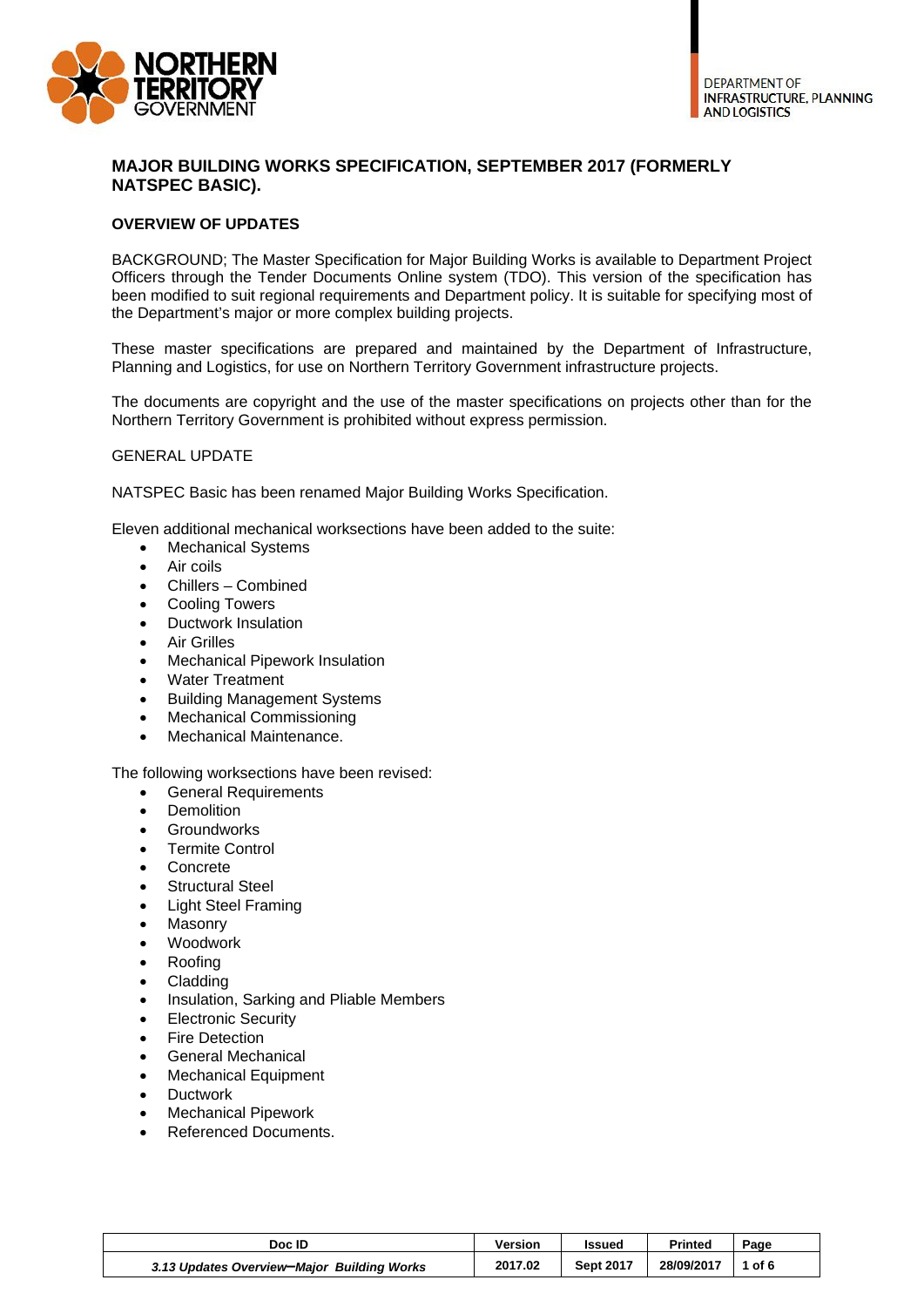## **GENERAL NOTES**

### ENVIRONMENTAL MANAGEMENT

Environmental Management is mandatory for all construction and demolition projects for buildings and civil works. The section is automatically added to all RFTs/RFQs. It must not be deleted or amended.

### QUALITY ASSURANCE:

| Tier 1 | Less than \$15k             |                                                                                                                                                |
|--------|-----------------------------|------------------------------------------------------------------------------------------------------------------------------------------------|
| Tier 2 | \$15k but less than \$100k  | Project Control not required. QA not required.                                                                                                 |
| Tier 3 | \$100k but less than \$500k | Projects under \$150k - Project Control/QA not required<br>unless complex.                                                                     |
| Tier 4 | \$500k but less than \$5M   | Projects over \$150k and under \$5 million- use Project Control<br>via TDO.<br>Projects over \$5 million - Use the ISO 9000 series for Quality |
| Tier 5 | \$5M and greater            | Assurance.                                                                                                                                     |

NEW TEXT: When writing new text, write it in the imperative mood to match the standard format used by the Department. Guides for Specification Writing are available on the Specification Services internet site:

https://dipl.nt.gov.au/infrastructure/technical-standards-guidelines-and-specifications/technicalspecifications

FEEDBACK; If you have any suggestions for improvement, such as additional or modified text for the Standard Specification For Small Building Works, please contact the Manager Specification Services, Telephone 8946 5021, Fax 89237661 or e-mail to specification.services@nt.gov.au

## **UPDATES**

| # represents the level 1 heading when the document is generated by TDO |                                                             |                                                                    |  |  |
|------------------------------------------------------------------------|-------------------------------------------------------------|--------------------------------------------------------------------|--|--|
| <b>CLAUSE</b>                                                          | <b>TOPIC</b>                                                | <b>CHANGE</b>                                                      |  |  |
|                                                                        | <b>1 General Requirements</b>                               |                                                                    |  |  |
| #.2.2                                                                  | The Conditions of Tender and Conditions of<br>Contract      | New clause                                                         |  |  |
| #3                                                                     | <b>DEFINITIONS</b>                                          | Clause updated to include additional<br>definitions.               |  |  |
| #.7.1                                                                  | Document formats                                            | Clause updated. Acceptable formats<br>made explicit.               |  |  |
| #7.4                                                                   | Work-as-executed drawings                                   | Clause updated. Witness Point<br>added. Submissions made explicit. |  |  |
| #.7.5                                                                  | Warranties                                                  | Witness Point added for the<br>submission of warranties.           |  |  |
| #.7.6                                                                  | Authority's approvals                                       | Witness Point added for the<br>submission of documents.            |  |  |
| #.7.8                                                                  | Contractor's Environmental Management Plan<br>(CEMP)        | New clause.                                                        |  |  |
| #.7.9                                                                  | Project Control Plan (PCP)                                  | New clause.                                                        |  |  |
| #.7.10                                                                 | Inspection Test Plans (ITPs) - Witness Point                | New clause.                                                        |  |  |
| #.8                                                                    | <b>ENVIRONMENTAL MAINTENANCE</b>                            | New clause.                                                        |  |  |
| #.9                                                                    | TIME ALLOWED FOR ASSESMENT OF<br><b>SUBMITTED DOCUMENTS</b> | New clause.                                                        |  |  |
| #.10                                                                   | CAMP SITE/COMPOUND/WORKSHOP -<br><b>HOLD POINT</b>          | New clause.                                                        |  |  |
| #.11                                                                   | <b>SAFETY</b>                                               | New clause.                                                        |  |  |

| Doc ID                                      | <b>Version</b> | Issued           | Printed    | Page     |
|---------------------------------------------|----------------|------------------|------------|----------|
| 3.13 Updates Overview- Major Building Works | 2017.02        | <b>Sept 2017</b> | 28/09/2017 | $2$ of 6 |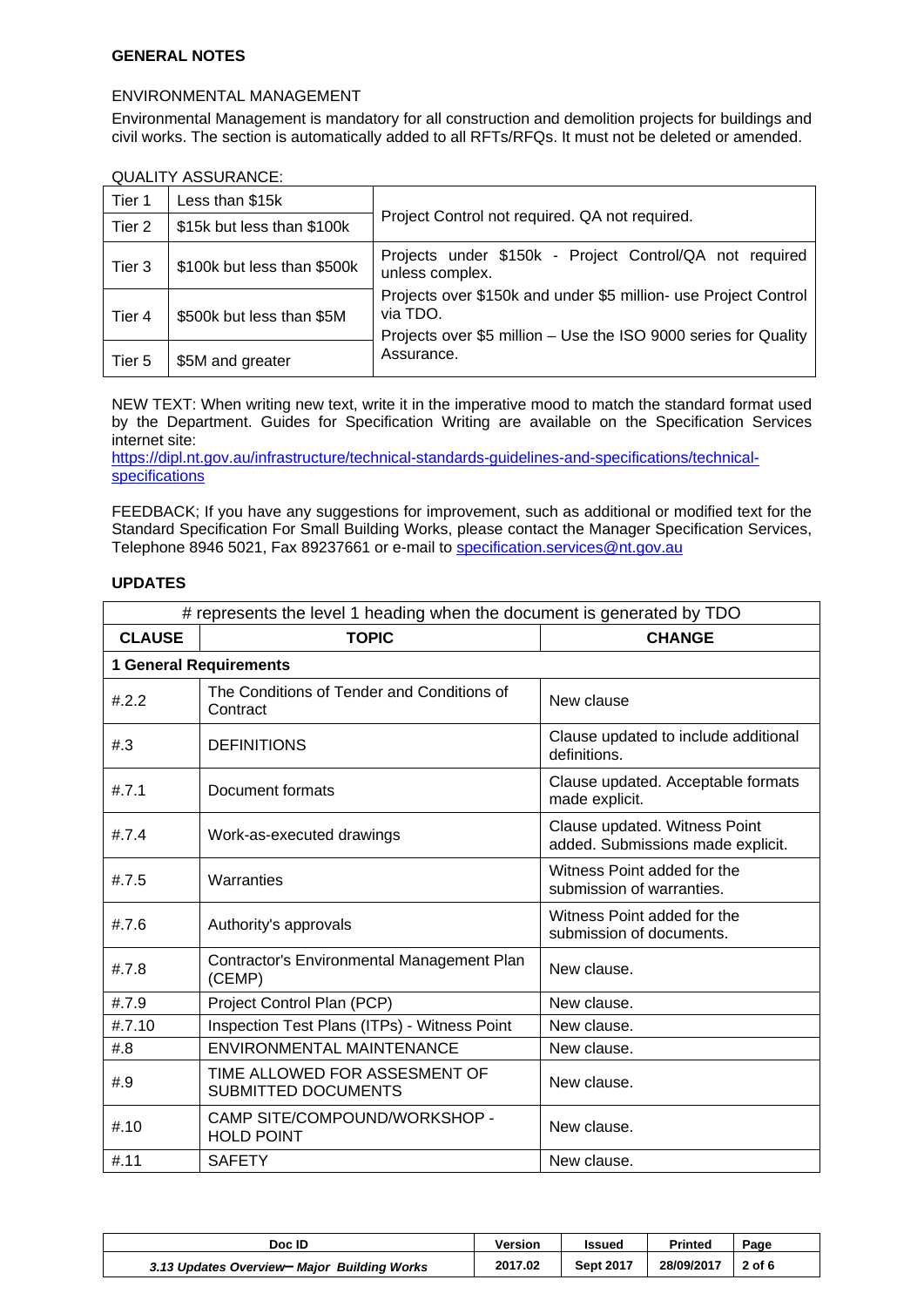| # represents the level 1 heading when the document is generated by TDO |                                                                                        |                                                                                     |  |  |
|------------------------------------------------------------------------|----------------------------------------------------------------------------------------|-------------------------------------------------------------------------------------|--|--|
| <b>CLAUSE</b>                                                          | <b>TOPIC</b>                                                                           | <b>CHANGE</b>                                                                       |  |  |
| #.11.1                                                                 | Work Health and Safety Management Plan -<br><b>Hold Point</b>                          | New clause.                                                                         |  |  |
| #.11.2                                                                 | Safety Officer - Witness Point                                                         | New clause.                                                                         |  |  |
| #.11.3                                                                 | Safety practice                                                                        | New clause.                                                                         |  |  |
| #.11.4                                                                 | Safety helmets                                                                         | New clause.                                                                         |  |  |
| #.12.1                                                                 | Manufacturers' and/or suppliers'<br>recommendations                                    | Clause updated. Delivery, storage,<br>installation, commissioning made<br>explicit. |  |  |
| #.12.2                                                                 | Proprietary items/systems/assemblies                                                   | New clause.                                                                         |  |  |
| #.12.3                                                                 | Project modifications - Hold Point                                                     | New clause.                                                                         |  |  |
| #.12.4                                                                 | Adhesives, sealants and fasteners -<br>Performance Requirements                        | New clause.                                                                         |  |  |
| #.13                                                                   | PROJECT NOTICE BOARDS - SUPPLY,<br>ERRECT AND MAINTAIN PROJECT NOTICE<br><b>BOARDS</b> | New clause.                                                                         |  |  |
| #.14                                                                   | <b>CONSTRUCTION INDUSTRY WHITE CARD</b>                                                | New clause.                                                                         |  |  |
| #.15                                                                   | SEALING OF REVEALS AT OPENINGS                                                         | New clause.                                                                         |  |  |
| #.16                                                                   | <b>ASBESTOS</b>                                                                        | New clause.                                                                         |  |  |
| 1 Demolition                                                           |                                                                                        |                                                                                     |  |  |
| #2                                                                     | <b>INSPECTIONS - WITNESS POINT</b>                                                     | Additional notice required for<br>commencement and completion of<br>demolition.     |  |  |
| #3.3                                                                   | Demolished and salvaged materials                                                      | Clause updated to reference waste<br>disposal.                                      |  |  |
| 1 Groundworks                                                          |                                                                                        |                                                                                     |  |  |
| #.4.4                                                                  | Work on trees                                                                          | AS 4373 cited and the LANDSCAPE<br>worksection referenced.                          |  |  |
| #6.1                                                                   | Specification reference                                                                | New clause.                                                                         |  |  |
| #.8                                                                    | <b>EXCAVATION</b>                                                                      | Hold Point removed.                                                                 |  |  |
| #.8.6                                                                  | <b>Explosives</b>                                                                      | Witness Point added for licences and<br>certificates to be submitted.               |  |  |
| 1 Concrete                                                             |                                                                                        |                                                                                     |  |  |
| #.4.4                                                                  | Testing authority                                                                      | Concrete supplier added as an<br>authority.                                         |  |  |
| #.4.5                                                                  | Sampling                                                                               | New clause, AS 1012.1 cited.                                                        |  |  |
| #.13.6                                                                 | Curing                                                                                 | Cold weather curing, Hot weather<br>curing and Water curing clause<br>added.        |  |  |
| #.18.1                                                                 | Construction joints - Hold Point                                                       | Clause updated to include location,<br>finish and preparation.                      |  |  |
| <b>1 Structural Steel</b>                                              |                                                                                        |                                                                                     |  |  |
| #2                                                                     | <b>INSPECTION - WITNESS POINT</b>                                                      | Additional inspections added.                                                       |  |  |
| #.3.2                                                                  | Compliance - Witness Point                                                             | Witness Point added.                                                                |  |  |
| #.3.3                                                                  | Inspection test plans                                                                  | New clause.                                                                         |  |  |
| # .3.4                                                                 | Project control plans                                                                  | New clause.                                                                         |  |  |
| #.4                                                                    | <b>MATERIALS AND COMPONENTS</b>                                                        | Clause updated to not use damaged<br>steel or steel where rust is present.          |  |  |
| #.6.4                                                                  | Weld type                                                                              | Clause updated to cite proposals for<br>weld type and electrodes.                   |  |  |

| Doc ID                                      | <b>Version</b> | Issued           | Printed    | Page       |
|---------------------------------------------|----------------|------------------|------------|------------|
| 3.13 Updates Overview- Major Building Works | 2017.02        | <b>Sept 2017</b> | 28/09/2017 | $3$ of $6$ |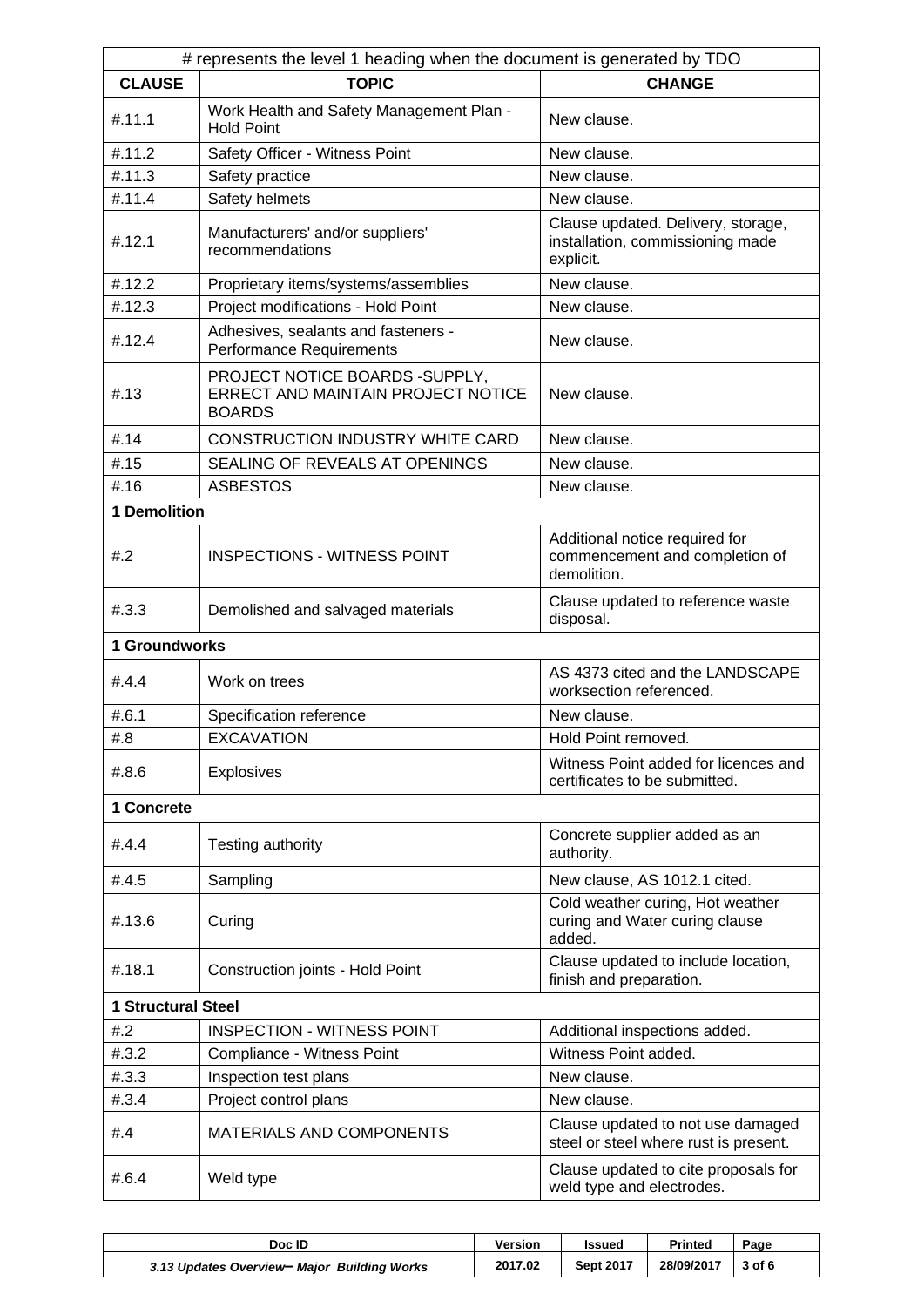| # represents the level 1 heading when the document is generated by TDO |                                                                     |                                                                                                                                                     |  |  |  |
|------------------------------------------------------------------------|---------------------------------------------------------------------|-----------------------------------------------------------------------------------------------------------------------------------------------------|--|--|--|
| <b>CLAUSE</b>                                                          | <b>TOPIC</b>                                                        | <b>CHANGE</b>                                                                                                                                       |  |  |  |
| #.6.5                                                                  | Certification of welders and welding<br>supervisors - Witness Point | Witness Point added citing welder<br>qualifications.                                                                                                |  |  |  |
| #.6.6                                                                  | Preparation                                                         | Witness Point added.                                                                                                                                |  |  |  |
| #.7                                                                    | <b>BOLTING</b>                                                      | New clause.                                                                                                                                         |  |  |  |
| #.7.2                                                                  | Bolting category                                                    | New clause.                                                                                                                                         |  |  |  |
| #.7.3                                                                  | Connections                                                         | New clause.                                                                                                                                         |  |  |  |
| #.7.4                                                                  | Anchor bolts                                                        | New clause.                                                                                                                                         |  |  |  |
| #.7.5                                                                  | Lock nuts                                                           | New clause.                                                                                                                                         |  |  |  |
| #.7.6                                                                  | Tensioning of bolting categories 8.8/TB and<br>8.8/TF               | New clause.                                                                                                                                         |  |  |  |
| #.7.7                                                                  | Permanent bolting                                                   | New clause.                                                                                                                                         |  |  |  |
| #.8                                                                    | PROTECTIVE COATING                                                  | Clause updated to reference<br>PAINTING worksection.                                                                                                |  |  |  |
| 1 Light Steel Framing                                                  |                                                                     |                                                                                                                                                     |  |  |  |
| #.1.2                                                                  | Proprietary system                                                  | Table - Light steel framing members<br>added.                                                                                                       |  |  |  |
| #.5                                                                    | <b>MATERIALS AND COMPONENTS</b>                                     | Clause updated to not use damaged<br>steel or steel finish or where rust is<br>present.                                                             |  |  |  |
| #.6                                                                    | <b>CONSTRUCTION GENERALY</b>                                        | Clause updated to cite design guides,<br>manuals and tables.                                                                                        |  |  |  |
| #.7                                                                    | <b>FRAMES</b>                                                       | Floor framing clause added.<br>Damp proof course clause cites<br>AS/NZS 2904.<br>Flashings clause added.                                            |  |  |  |
| 1 Masonry                                                              |                                                                     |                                                                                                                                                     |  |  |  |
| #.4.4                                                                  | Mortar additives - Hold Point                                       | Clause updated.                                                                                                                                     |  |  |  |
| #.4.5                                                                  | Colour mortar - Hold Point                                          | Clause updated.                                                                                                                                     |  |  |  |
| #.4.6                                                                  | Premixed mortar - Hold Point                                        | Clause updated.                                                                                                                                     |  |  |  |
| #.4.7                                                                  | Sheet metal damp proof course - Hold Point                          | Clause updated.                                                                                                                                     |  |  |  |
| #.4.8                                                                  | Mortar damp proof course - Hold Point                               | Clause updated.<br>Mortar mix table updated.                                                                                                        |  |  |  |
| #.5.1                                                                  | Cleaning - Hold Point                                               | Clause updated, Hold Point made<br>explicit                                                                                                         |  |  |  |
| #.5.4                                                                  | Sills and thresholds                                                | Capstones and Weatherings clause<br>added                                                                                                           |  |  |  |
| #.5.9                                                                  | Sealing of reveals                                                  | New clause.                                                                                                                                         |  |  |  |
| #.7                                                                    | DAMP PROOF COURSES (MASONARY AND<br>FRAMED WALLS)                   | Materials and Components clause<br>referenced.<br>Materials clause cites AS 3700.<br>Installation clause includes Junctions<br>and Sealing at laps. |  |  |  |
| #.8                                                                    | <b>CAVITY WALLS</b>                                                 | Cavity flashings clause updated.                                                                                                                    |  |  |  |
| #.10                                                                   | MOVEMENT JOINTS                                                     | Clause updated.                                                                                                                                     |  |  |  |
| 1 Woodwork                                                             |                                                                     |                                                                                                                                                     |  |  |  |
| #.3.1                                                                  | Transport and delivery                                              | New clause.                                                                                                                                         |  |  |  |
| #.3.2                                                                  | Structural timber                                                   | New clause.                                                                                                                                         |  |  |  |
| #.3.3                                                                  | <b>Outdoor structures</b>                                           | New clause.                                                                                                                                         |  |  |  |
| #.5.2                                                                  | Roof trusses certification - Witness Point                          | New clause.                                                                                                                                         |  |  |  |
| #.5.3                                                                  | Roof trusses moisture content - Witness Point                       | New clause.                                                                                                                                         |  |  |  |

| Doc ID                                      | Version | <b>Issued</b>    | <b>Printed</b> | Page   |  |
|---------------------------------------------|---------|------------------|----------------|--------|--|
| 3.13 Updates Overview- Major Building Works | 2017.02 | <b>Sept 2017</b> | 28/09/2017     | 4 of 6 |  |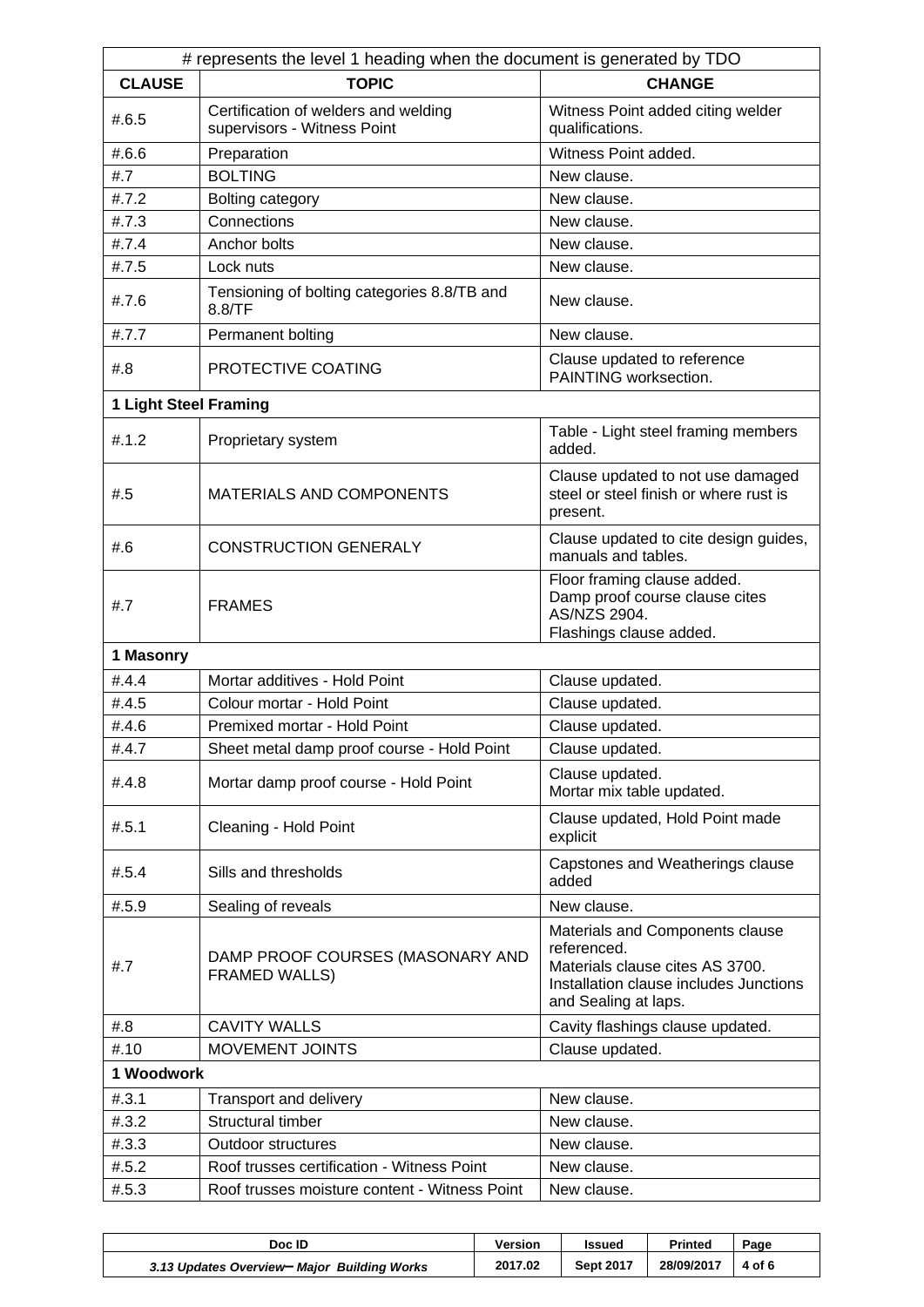| # represents the level 1 heading when the document is generated by TDO |                                                                                   |                                                                                          |  |  |
|------------------------------------------------------------------------|-----------------------------------------------------------------------------------|------------------------------------------------------------------------------------------|--|--|
| <b>CLAUSE</b>                                                          | <b>TOPIC</b>                                                                      | <b>CHANGE</b>                                                                            |  |  |
| #.6.4                                                                  | Timber grading methods                                                            | New clause.                                                                              |  |  |
| #.6.5                                                                  | Durability                                                                        | Table - Timbers - Durability Class And<br>Hazard Class updated.                          |  |  |
| #.7.1                                                                  | Structural plywood                                                                | Bond type updated.                                                                       |  |  |
| #.9.5                                                                  | Fibre cement flooring                                                             | Fixing Clause updated.                                                                   |  |  |
| #.9.10                                                                 | Decking made from other materials such as<br>recycled plastic composite materials | New clause.                                                                              |  |  |
| #.11.2                                                                 | Strutted framing                                                                  | New clause.                                                                              |  |  |
| #.12.3                                                                 | Shop drawings - Hold Point                                                        | Second Hold Point added for<br>certification.                                            |  |  |
| #.13.4                                                                 | Protection from weather                                                           | New clause.                                                                              |  |  |
| 1 Roofing                                                              |                                                                                   |                                                                                          |  |  |
| #.3.1                                                                  | Approved fixers                                                                   | New clause.                                                                              |  |  |
| #.3.2                                                                  | Sheet metal roofing - Storage and handling                                        | New clause.                                                                              |  |  |
| #3.3                                                                   | Protection                                                                        | New clause.                                                                              |  |  |
| # .3.4                                                                 | Thermal movement                                                                  | New clause.                                                                              |  |  |
| #.3.5                                                                  | Metal separation                                                                  | Clause updated.                                                                          |  |  |
| #.4                                                                    | <b>INSPECTION - WITNESS POINT</b>                                                 | Clause updated additional inspections<br>added.                                          |  |  |
| #.6                                                                    | MATERIALS AND COMPONENTS                                                          | Clause updated not to use damaged<br>or components with rust showing.                    |  |  |
| #6.1                                                                   | Accessories for raising roof sheeting above<br>purlins                            | New clause.                                                                              |  |  |
| #6.4                                                                   | Fasteners                                                                         | Clause updated to include<br>atmospheric corrosivity categories<br>and proprietary item. |  |  |
| #.6.5                                                                  | Thermal break                                                                     | New clause.                                                                              |  |  |
| #.6.6                                                                  | Safety mesh                                                                       | New clause.                                                                              |  |  |
| #.8.1                                                                  | Pitch                                                                             | New clause                                                                               |  |  |
| #.9.1                                                                  | General                                                                           | Clause updated.                                                                          |  |  |
| #.9.2                                                                  | <b>Materials</b>                                                                  | Clause updated to cite AS/NZS<br>2179.1 and AS/NZS 3500.3.                               |  |  |
| #.9.3                                                                  | Installation                                                                      | New clause cites AS3500.3.1 and<br>3500.3.                                               |  |  |
| #.9.10                                                                 | Eaves/Gutters                                                                     | Clause updated to reference NT<br><b>CLIMATE ZONES TABLE.</b>                            |  |  |
| #.10                                                                   | <b>ROOF VENTILATORS</b>                                                           | New clause.                                                                              |  |  |
| #.11                                                                   | ROOF PLANT ACCESS                                                                 | New clause.                                                                              |  |  |
| 1 Cladding                                                             |                                                                                   |                                                                                          |  |  |
| # .3.1                                                                 | Sheet metal cladding - Storage and handling                                       | New clause.                                                                              |  |  |
| #.3.2                                                                  | Protection                                                                        | New clause.                                                                              |  |  |
| #.3.3                                                                  | Thermal movement                                                                  | New clause.                                                                              |  |  |
| # .3.4                                                                 | Metal separation                                                                  | New clause                                                                               |  |  |
| #.5                                                                    | MATERIALS AND COMPONENTS                                                          | Clause updated to reference NT<br>Deemed to Comply Manual.                               |  |  |
| #.5.1                                                                  | Sheet metal                                                                       | New clause.                                                                              |  |  |
| #.5.2                                                                  | Plywood                                                                           | Clause upgraded to include Plywood<br>cladding surface grades table.                     |  |  |

| Doc ID                                      | <b>Version</b> | Issued           | <b>Printed</b> | Page   |
|---------------------------------------------|----------------|------------------|----------------|--------|
| 3.13 Updates Overview- Major Building Works | 2017.02        | <b>Sept 2017</b> | 28/09/2017     | 5 of 6 |